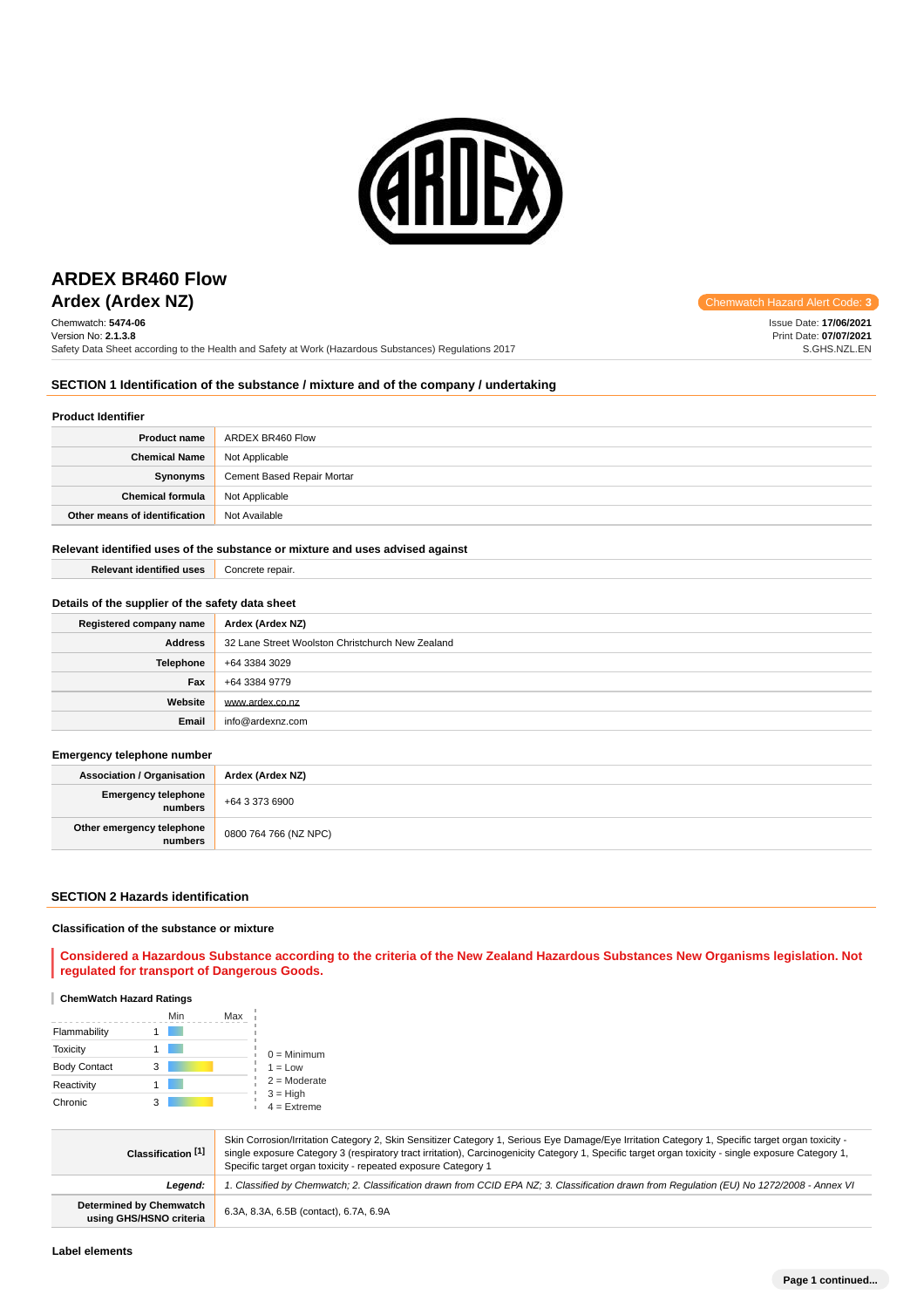

**Signal word Danger**

### **Hazard statement(s)**

| H315 | Causes skin irritation.                                         |
|------|-----------------------------------------------------------------|
| H317 | May cause an allergic skin reaction.                            |
| H318 | Causes serious eye damage.                                      |
| H335 | May cause respiratory irritation.                               |
| H350 | May cause cancer.                                               |
| H370 | Causes damage to organs.                                        |
| H372 | Causes damage to organs through prolonged or repeated exposure. |

### **Precautionary statement(s) Prevention**

| P <sub>201</sub> | Obtain special instructions before use.                                          |
|------------------|----------------------------------------------------------------------------------|
| P <sub>260</sub> | Do not breathe dust/fume.                                                        |
| P <sub>271</sub> | Use only outdoors or in a well-ventilated area.                                  |
| P280             | Wear protective gloves, protective clothing, eye protection and face protection. |

### **Precautionary statement(s) Response**

| P305+P351+P338 | IF IN EYES: Rinse cautiously with water for several minutes. Remove contact lenses, if present and easy to do. Continue rinsing. |
|----------------|----------------------------------------------------------------------------------------------------------------------------------|
| P308+P311      | IF exposed or concerned: Call a POISON CENTER/doctor/physician/first aider.                                                      |
| P310           | Immediately call a POISON CENTER/doctor/physician/first aider.                                                                   |
| P302+P352      | IF ON SKIN: Wash with plenty of water and soap.                                                                                  |

### **Precautionary statement(s) Storage**

| _____     |                                                                       |
|-----------|-----------------------------------------------------------------------|
| P405      | いもへい<br>d up.                                                         |
| P403+P233 | Store in a well-ventilated place. Keep container tightly closed.<br>. |

### **Precautionary statement(s) Disposal**

**P501** Dispose of contents/container to authorised hazardous or special waste collection point in accordance with any local regulation.

### **SECTION 3 Composition / information on ingredients**

### **Substances**

See section below for composition of Mixtures

### **Mixtures**

| <b>CAS No</b> | %[weight]                                                                                                                                                                                             | Name                                       |
|---------------|-------------------------------------------------------------------------------------------------------------------------------------------------------------------------------------------------------|--------------------------------------------|
| 14808-60-7.   | 60-90                                                                                                                                                                                                 | graded sand                                |
| 65997-15-1    | 10-30                                                                                                                                                                                                 | portland cement                            |
| 471-34-1      | $1 - 5$                                                                                                                                                                                               | calcium carbonate                          |
| 65996-69-2    | $1 - 5$                                                                                                                                                                                               | blast furnace slag                         |
| 7778-18-9     | $1 - 5$                                                                                                                                                                                               | calcium sulfate                            |
| 13397-24-5    | $1 - 5$                                                                                                                                                                                               | gypsum                                     |
| 14808-60-7    | $<$ 1                                                                                                                                                                                                 | silica crystalline - quartz                |
| Not Available | balance                                                                                                                                                                                               | Ingredients determined not to be hazardous |
| Legend:       | 1. Classified by Chemwatch; 2. Classification drawn from CCID EPA NZ; 3. Classification drawn from Requlation (EU) No 1272/2008 - Annex VI;<br>4. Classification drawn from C&L * EU IOELVs available |                                            |

### **SECTION 4 First aid measures**

| Description of first aid measures |                                                                                                                                                                                                                                                                                                                                                                                                                                                                                                                                                                               |  |  |
|-----------------------------------|-------------------------------------------------------------------------------------------------------------------------------------------------------------------------------------------------------------------------------------------------------------------------------------------------------------------------------------------------------------------------------------------------------------------------------------------------------------------------------------------------------------------------------------------------------------------------------|--|--|
| <b>Eye Contact</b>                | If this product comes in contact with the eyes:<br>Immediately hold eyelids apart and flush the eye continuously with running water.<br>Ensure complete irrigation of the eye by keeping eyelids apart and away from eye and moving the eyelids by occasionally lifting the upper<br>and lower lids.<br>Continue flushing until advised to stop by the Poisons Information Centre or a doctor, or for at least 15 minutes.<br>Transport to hospital or doctor without delay.<br>Removal of contact lenses after an eye injury should only be undertaken by skilled personnel. |  |  |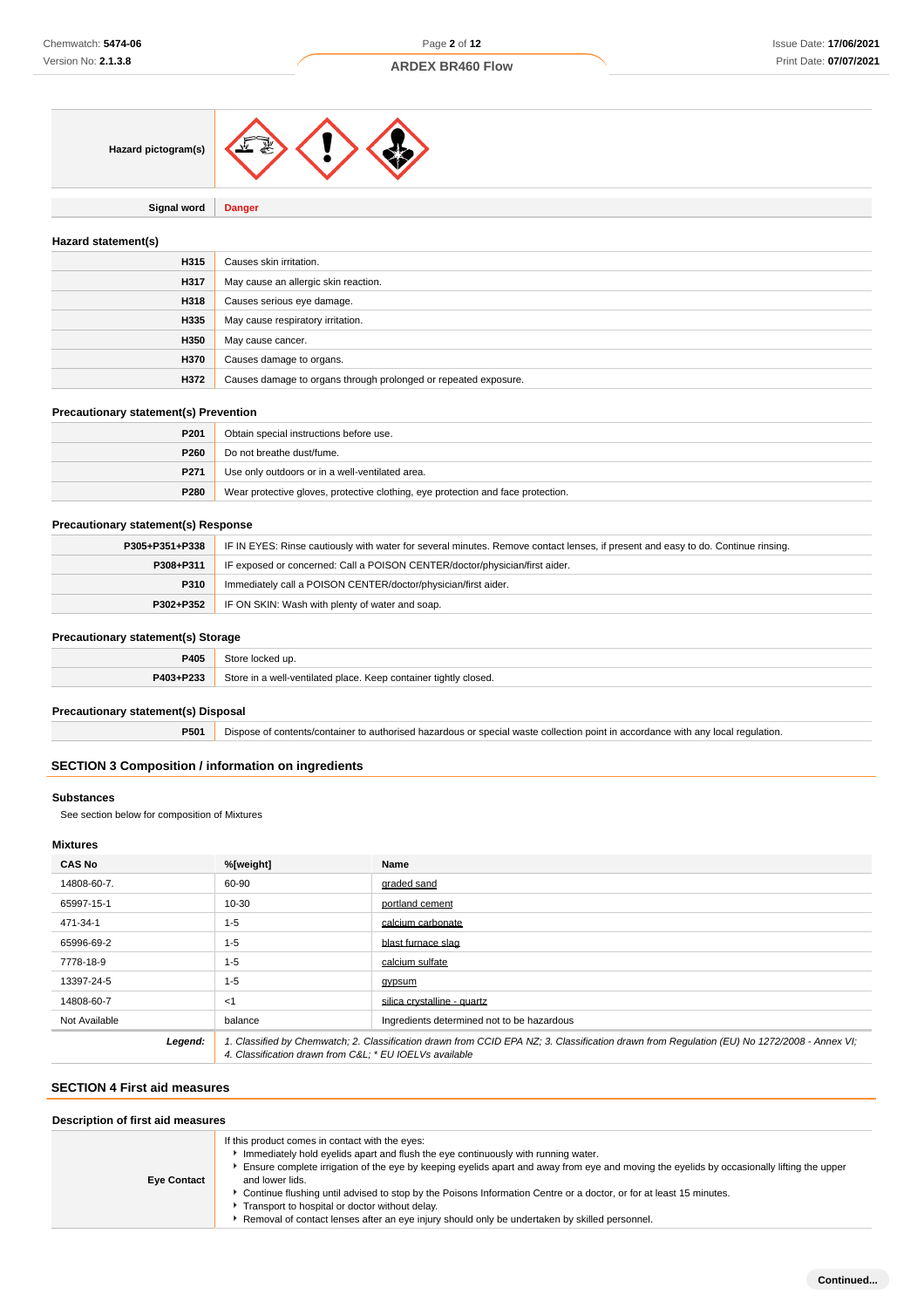| <b>Skin Contact</b> | If skin or hair contact occurs:<br>Immediately flush body and clothes with large amounts of water, using safety shower if available.<br>• Quickly remove all contaminated clothing, including footwear.<br>▶ Wash skin and hair with running water. Continue flushing with water until advised to stop by the Poisons Information Centre.<br>Transport to hospital, or doctor.                                                                                                                    |
|---------------------|---------------------------------------------------------------------------------------------------------------------------------------------------------------------------------------------------------------------------------------------------------------------------------------------------------------------------------------------------------------------------------------------------------------------------------------------------------------------------------------------------|
| Inhalation          | If fumes or combustion products are inhaled remove from contaminated area.<br>Lay patient down. Keep warm and rested.<br>▶ Prostheses such as false teeth, which may block airway, should be removed, where possible, prior to initiating first aid procedures.<br>Apply artificial respiration if not breathing, preferably with a demand valve resuscitator, bag-valve mask device, or pocket mask as trained.<br>Perform CPR if necessary.<br>Transport to hospital, or doctor, without delay. |
| Ingestion           | If swallowed do <b>NOT</b> induce vomiting.<br>If vomiting occurs, lean patient forward or place on left side (head-down position, if possible) to maintain open airway and prevent aspiration.<br>• Observe the patient carefully.<br>▶ Never give liquid to a person showing signs of being sleepy or with reduced awareness; i.e. becoming unconscious.<br>• Give water to rinse out mouth, then provide liquid slowly and as much as casualty can comfortably drink.<br>Seek medical advice.  |

#### **Indication of any immediate medical attention and special treatment needed**

Treat symptomatically.

For acute or short-term repeated exposures to highly alkaline materials:

Respiratory stress is uncommon but present occasionally because of soft tissue edema.

Unless endotracheal intubation can be accomplished under direct vision, cricothyroidotomy or tracheotomy may be necessary.

- Oxygen is given as indicated.
- The presence of shock suggests perforation and mandates an intravenous line and fluid administration.

**P** Damage due to alkaline corrosives occurs by liquefaction necrosis whereby the saponification of fats and solubilisation of proteins allow deep penetration into the tissue.

Alkalis continue to cause damage after exposure.

INGESTION:

Milk and water are the preferred diluents

No more than 2 glasses of water should be given to an adult.

Neutralising agents should never be given since exothermic heat reaction may compound injury.

\* Catharsis and emesis are absolutely contra-indicated.

\* Activated charcoal does not absorb alkali.

\* Gastric lavage should not be used.

Supportive care involves the following:

- Withhold oral feedings initially.
- If endoscopy confirms transmucosal injury start steroids only within the first 48 hours.

Carefully evaluate the amount of tissue necrosis before assessing the need for surgical intervention.

Patients should be instructed to seek medical attention whenever they develop difficulty in swallowing (dysphagia).

SKIN AND EYE:

**Injury should be irrigated for 20-30 minutes.** 

Eye injuries require saline. [Ellenhorn & Barceloux: Medical Toxicology]

## **SECTION 5 Firefighting measures**

#### **Extinguishing media**

There is no restriction on the type of extinguisher which may be used.

Use extinguishing media suitable for surrounding area.

#### **Special hazards arising from the substrate or mixture**

| Advice for firefighters      |                                                                                                                                                                                                                                                                                                                                                                                                                                                                                                                                                                                                                                                                                                                                                                                                                                                                                                                                                                                                                                                                                                                                                                                                                                                                                                       |
|------------------------------|-------------------------------------------------------------------------------------------------------------------------------------------------------------------------------------------------------------------------------------------------------------------------------------------------------------------------------------------------------------------------------------------------------------------------------------------------------------------------------------------------------------------------------------------------------------------------------------------------------------------------------------------------------------------------------------------------------------------------------------------------------------------------------------------------------------------------------------------------------------------------------------------------------------------------------------------------------------------------------------------------------------------------------------------------------------------------------------------------------------------------------------------------------------------------------------------------------------------------------------------------------------------------------------------------------|
| <b>Fire Fighting</b>         | ▶ When silica dust is dispersed in air, firefighters should wear inhalation protection as hazardous substances from the fire may be adsorbed on<br>the silica particles.<br>▶ When heated to extreme temperatures, (>1700 deg.C) amorphous silica can fuse.<br>Alert Fire Brigade and tell them location and nature of hazard.<br>• Wear breathing apparatus plus protective gloves in the event of a fire.<br>▶ Prevent, by any means available, spillage from entering drains or water courses.<br>Use fire fighting procedures suitable for surrounding area.                                                                                                                                                                                                                                                                                                                                                                                                                                                                                                                                                                                                                                                                                                                                      |
| <b>Fire/Explosion Hazard</b> | Solid which exhibits difficult combustion or is difficult to ignite.<br>Avoid generating dust, particularly clouds of dust in a confined or unventilated space as dusts may form an explosive mixture with air, and<br>any source of ignition, i.e. flame or spark, will cause fire or explosion.<br>> Dust clouds generated by the fine grinding of the solid are a particular hazard; accumulations of fine dust (420 micron or less) may burn<br>rapidly and fiercely if ignited; once initiated larger particles up to 1400 microns diameter will contribute to the propagation of an explosion.<br>A dust explosion may release large quantities of gaseous products; this in turn creates a subsequent pressure rise of explosive force capable<br>of damaging plant and buildings and injuring people.<br>Decomposes on heating and produces:<br>carbon monoxide (CO)<br>carbon dioxide (CO2)<br>silicon dioxide (SiO2)<br>metal oxides<br>other pyrolysis products typical of burning organic material.<br>When aluminium oxide dust is dispersed in air, firefighters should wear protection against inhalation of dust particles, which can also contain<br>hazardous substances from the fire absorbed on the alumina particles.<br>May emit poisonous fumes.<br>May emit corrosive fumes. |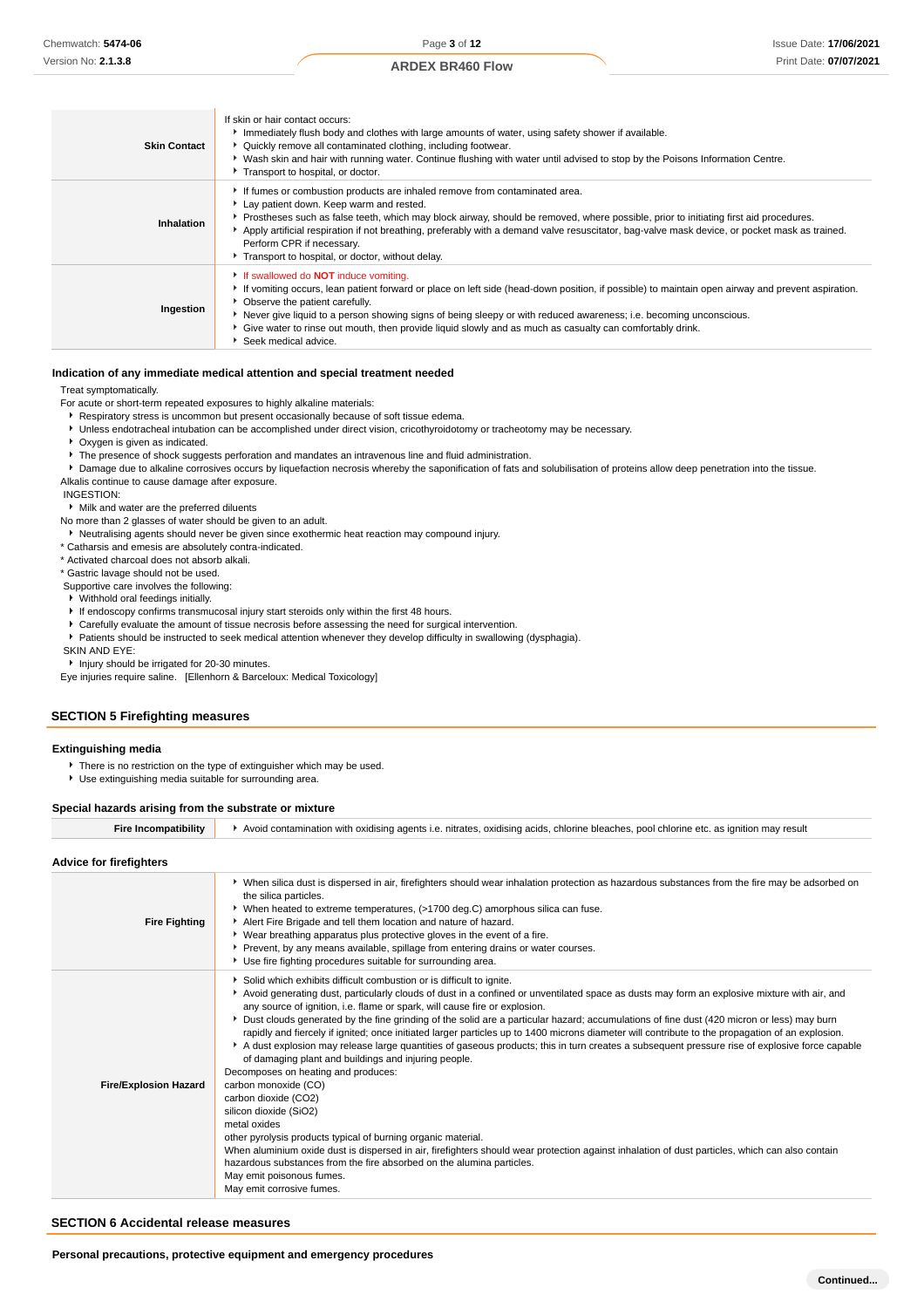See section 8

### **Environmental precautions**

See section 12

### **Methods and material for containment and cleaning up**

| <b>Minor Spills</b> | Clean up waste regularly and abnormal spills immediately.<br>Avoid breathing dust and contact with skin and eyes.<br>▶ Wear protective clothing, gloves, safety glasses and dust respirator.<br>Use dry clean up procedures and avoid generating dust.              |
|---------------------|---------------------------------------------------------------------------------------------------------------------------------------------------------------------------------------------------------------------------------------------------------------------|
| <b>Major Spills</b> | Clear area of personnel and move upwind.<br>Alert Fire Brigade and tell them location and nature of hazard.<br>• Wear full body protective clothing with breathing apparatus.<br>▶ Prevent, by all means available, spillage from entering drains or water courses. |

Personal Protective Equipment advice is contained in Section 8 of the SDS.

### **SECTION 7 Handling and storage**

| Precautions for safe handling |                                                                                                                                                                                                                                                                                                                                                                                                                                                                                                                                                                                                                                                                                                                                                                   |
|-------------------------------|-------------------------------------------------------------------------------------------------------------------------------------------------------------------------------------------------------------------------------------------------------------------------------------------------------------------------------------------------------------------------------------------------------------------------------------------------------------------------------------------------------------------------------------------------------------------------------------------------------------------------------------------------------------------------------------------------------------------------------------------------------------------|
| Safe handling                 | Avoid all personal contact, including inhalation.<br>▶ Wear protective clothing when risk of exposure occurs.<br>Use in a well-ventilated area.<br>Prevent concentration in hollows and sumps.<br>▶ Organic powders when finely divided over a range of concentrations regardless of particulate size or shape and suspended in air or some<br>other oxidizing medium may form explosive dust-air mixtures and result in a fire or dust explosion (including secondary explosions)<br>Minimise airborne dust and eliminate all ignition sources. Keep away from heat, hot surfaces, sparks, and flame.<br>Establish good housekeeping practices.<br>▶ Remove dust accumulations on a regular basis by vacuuming or gentle sweeping to avoid creating dust clouds. |
| Other information             | Store in original containers.<br>Keep containers securely sealed.<br>Store in a cool, dry area protected from environmental extremes.<br>Store away from incompatible materials and foodstuff containers.                                                                                                                                                                                                                                                                                                                                                                                                                                                                                                                                                         |

### **Conditions for safe storage, including any incompatibilities**

| Suitable container      | Multi-ply paper bag with sealed plastic liner or heavy gauge plastic bag.                                                                                                                                                                                |
|-------------------------|----------------------------------------------------------------------------------------------------------------------------------------------------------------------------------------------------------------------------------------------------------|
|                         | NOTE: Bags should be stacked, blocked, interlocked, and limited in height so that they are stable and secure against sliding or collapse. Check<br>that all containers are clearly labelled and free from leaks. Packing as recommended by manufacturer. |
| Storage incompatibility | Avoid contact with copper, aluminium and their alloys.<br>Avoid strong acids, bases.<br>Avoid reaction with oxidising agents                                                                                                                             |

### **SECTION 8 Exposure controls / personal protection**

### **Control parameters**

### **Occupational Exposure Limits (OEL)**

### **INGREDIENT DATA**

| <b>Source</b>                                     | Ingredient                     | <b>Material name</b>                           | <b>TWA</b>          | <b>STEL</b>      | Peak             | <b>Notes</b>              |
|---------------------------------------------------|--------------------------------|------------------------------------------------|---------------------|------------------|------------------|---------------------------|
| New Zealand Workplace<br>Exposure Standards (WES) | graded sand                    | Quartz respirable dust                         | 0.05<br>mg/m3       | Not<br>Available | Not<br>Available | Not Available             |
| New Zealand Workplace<br>Exposure Standards (WES) | portland cement                | Portland cement respirable dust                | 1 mg/m $3$          | Not<br>Available | Not<br>Available | dsen-Dermal<br>sensitiser |
| New Zealand Workplace<br>Exposure Standards (WES) | portland cement                | Portland cement                                | $3 \text{ mg/m}$    | Not<br>Available | Not<br>Available | dsen-Dermal<br>sensitiser |
| New Zealand Workplace<br>Exposure Standards (WES) | calcium carbonate              | Limestone (Calcium carbonate)                  | $10 \text{ mg/m}$   | Not<br>Available | Not<br>Available | Not Available             |
| New Zealand Workplace<br>Exposure Standards (WES) | calcium carbonate              | Marble (Calcium carbonate)                     | $10 \text{ mg/m}$   | Not<br>Available | Not<br>Available | Not Available             |
| New Zealand Workplace<br>Exposure Standards (WES) | calcium carbonate              | Calcium carbonate                              | $10 \text{ mg/m}$   | Not<br>Available | Not<br>Available | Not Available             |
| New Zealand Workplace<br>Exposure Standards (WES) | calcium sulfate                | Calcium sulphate (Gypsum, Plaster of<br>Paris) | $10 \text{ mg/m}$   | Not<br>Available | Not<br>Available | Not Available             |
| New Zealand Workplace<br>Exposure Standards (WES) | calcium sulfate                | Plaster of Paris (Calcium sulphate)            | $10 \text{ mg/m}$   | Not<br>Available | Not<br>Available | Not Available             |
| New Zealand Workplace<br>Exposure Standards (WES) | gypsum                         | Calcium sulphate (Gypsum, Plaster of<br>Paris) | $10 \text{ mg/m}$ 3 | Not<br>Available | Not<br>Available | Not Available             |
| New Zealand Workplace<br>Exposure Standards (WES) | gypsum                         | Plaster of Paris (Calcium sulphate)            | $10 \text{ mg/m}$   | Not<br>Available | Not<br>Available | Not Available             |
| New Zealand Workplace<br>Exposure Standards (WES) | silica crystalline -<br>quartz | Quartz respirable dust                         | 0.05<br>mq/m3       | Not<br>Available | Not<br>Available | Not Available             |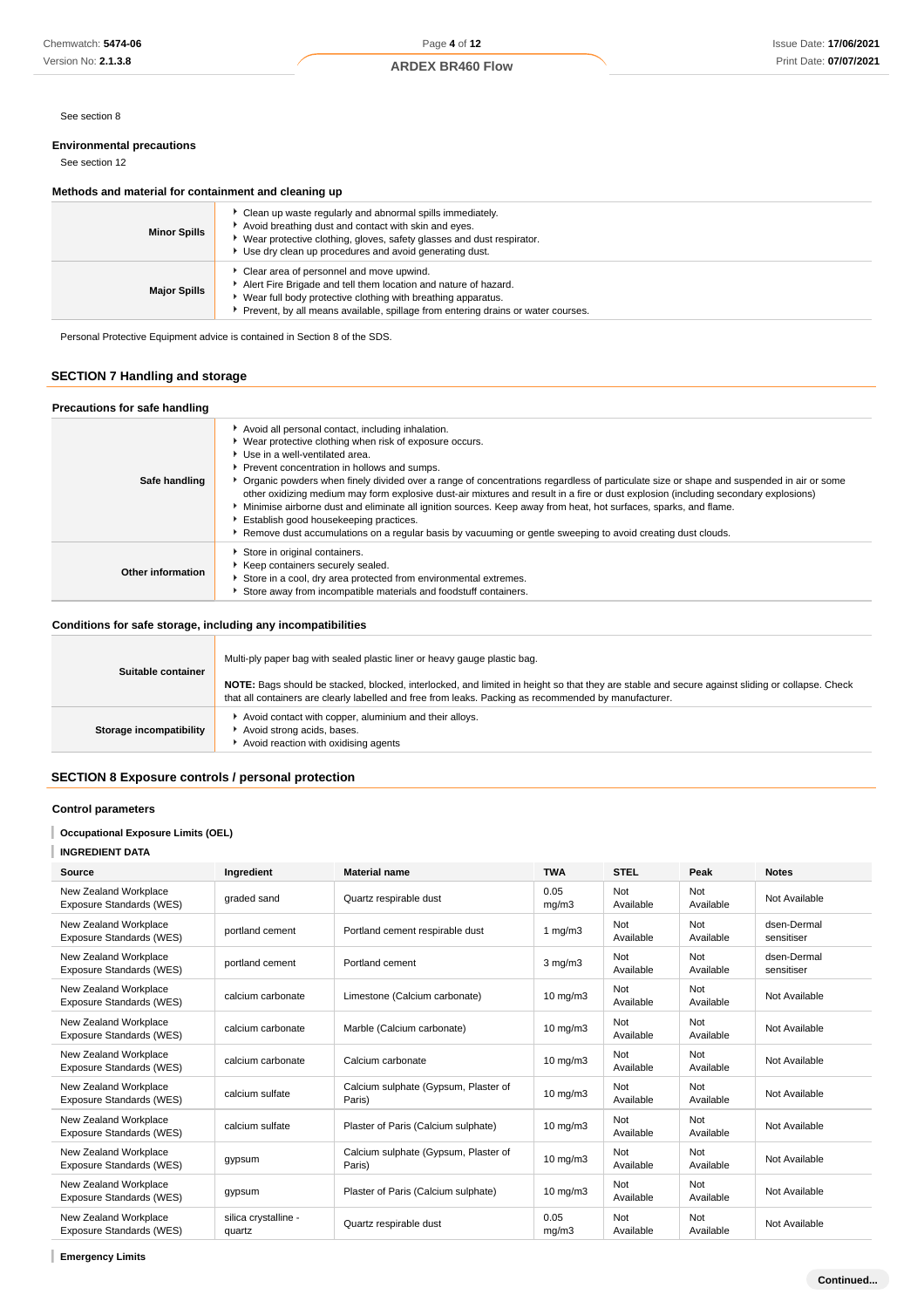| Ingredient                  | TEEL-1               | TEEL-2    |                     | TEEL-3        |  |
|-----------------------------|----------------------|-----------|---------------------|---------------|--|
| graded sand                 | $0.075$ mg/m $3$     | 33 mg/m3  |                     | 200 mg/m3     |  |
| calcium carbonate           | 45 mg/m3             | 210 mg/m3 |                     | 1,300 mg/m3   |  |
| silica crystalline - quartz | $0.075$ mg/m $3$     | 33 mg/m3  |                     | 200 mg/m3     |  |
|                             |                      |           |                     |               |  |
| Ingredient                  | <b>Original IDLH</b> |           | <b>Revised IDLH</b> |               |  |
| graded sand                 | 25 mg/m3 / 50 mg/m3  |           |                     | Not Available |  |
| portland cement             | 5,000 mg/m3          |           |                     | Not Available |  |
| calcium carbonate           | Not Available        |           | Not Available       |               |  |
| blast furnace slag          | Not Available        |           | Not Available       |               |  |
| calcium sulfate             | Not Available        |           | Not Available       |               |  |
| gypsum                      | Not Available        |           | Not Available       |               |  |
| silica crystalline - quartz | 25 mg/m3 / 50 mg/m3  |           | Not Available       |               |  |
|                             |                      |           |                     |               |  |

### **Exposure controls**

| Appropriate engineering<br>controls | Engineering controls are used to remove a hazard or place a barrier between the worker and the hazard. Well-designed engineering controls can<br>be highly effective in protecting workers and will typically be independent of worker interactions to provide this high level of protection.<br>The basic types of engineering controls are:<br>Process controls which involve changing the way a job activity or process is done to reduce the risk.<br>Enclosure and/or isolation of emission source which keeps a selected hazard "physically" away from the worker and ventilation that strategically<br>"adds" and "removes" air in the work environment.                                                                                                                                                                                                                                                                                                                                                                                                                                                                                                                                                                                                                                                                                                                                                                                                                                                                                                                                                                                                                                                                                                                                          |
|-------------------------------------|----------------------------------------------------------------------------------------------------------------------------------------------------------------------------------------------------------------------------------------------------------------------------------------------------------------------------------------------------------------------------------------------------------------------------------------------------------------------------------------------------------------------------------------------------------------------------------------------------------------------------------------------------------------------------------------------------------------------------------------------------------------------------------------------------------------------------------------------------------------------------------------------------------------------------------------------------------------------------------------------------------------------------------------------------------------------------------------------------------------------------------------------------------------------------------------------------------------------------------------------------------------------------------------------------------------------------------------------------------------------------------------------------------------------------------------------------------------------------------------------------------------------------------------------------------------------------------------------------------------------------------------------------------------------------------------------------------------------------------------------------------------------------------------------------------|
| <b>Personal protection</b>          |                                                                                                                                                                                                                                                                                                                                                                                                                                                                                                                                                                                                                                                                                                                                                                                                                                                                                                                                                                                                                                                                                                                                                                                                                                                                                                                                                                                                                                                                                                                                                                                                                                                                                                                                                                                                          |
| Eye and face protection             | Safety glasses with unperforated side shields may be used where continuous eye protection is desirable, as in laboratories; spectacles are<br>not sufficient where complete eye protection is needed such as when handling bulk-quantities, where there is a danger of splashing, or if the<br>material may be under pressure.<br>• Chemical goggles whenever there is a danger of the material coming in contact with the eyes; goggles must be properly fitted.<br>Full face shield (20 cm, 8 in minimum) may be required for supplementary but never for primary protection of eyes; these afford face<br>protection.<br>Alternatively a gas mask may replace splash goggles and face shields.                                                                                                                                                                                                                                                                                                                                                                                                                                                                                                                                                                                                                                                                                                                                                                                                                                                                                                                                                                                                                                                                                                        |
| <b>Skin protection</b>              | See Hand protection below                                                                                                                                                                                                                                                                                                                                                                                                                                                                                                                                                                                                                                                                                                                                                                                                                                                                                                                                                                                                                                                                                                                                                                                                                                                                                                                                                                                                                                                                                                                                                                                                                                                                                                                                                                                |
| <b>Hands/feet protection</b>        | Elbow length PVC gloves<br><b>NOTE:</b><br>The material may produce skin sensitisation in predisposed individuals. Care must be taken, when removing gloves and other protective<br>equipment, to avoid all possible skin contact.<br>Contaminated leather items, such as shoes, belts and watch-bands should be removed and destroyed.<br>The selection of suitable gloves does not only depend on the material, but also on further marks of quality which vary from manufacturer to<br>manufacturer. Where the chemical is a preparation of several substances, the resistance of the glove material can not be calculated in advance<br>and has therefore to be checked prior to the application.<br>The exact break through time for substances has to be obtained from the manufacturer of the protective gloves and has to be observed when<br>making a final choice.<br>Personal hygiene is a key element of effective hand care.<br>▶ Neoprene rubber gloves<br>Experience indicates that the following polymers are suitable as glove materials for protection against undissolved, dry solids, where abrasive<br>particles are not present.<br>polychloroprene.<br>initrile rubber.<br>butyl rubber.                                                                                                                                                                                                                                                                                                                                                                                                                                                                                                                                                                                          |
| <b>Body protection</b>              | See Other protection below                                                                                                                                                                                                                                                                                                                                                                                                                                                                                                                                                                                                                                                                                                                                                                                                                                                                                                                                                                                                                                                                                                                                                                                                                                                                                                                                                                                                                                                                                                                                                                                                                                                                                                                                                                               |
| Other protection                    | Employees working with confirmed human carcinogens should be provided with, and be required to wear, clean, full body protective clothing<br>(smocks, coveralls, or long-sleeved shirt and pants), shoe covers and gloves prior to entering the regulated area. [AS/NZS ISO 6529:2006 or<br>national equivalent]<br>Employees engaged in handling operations involving carcinogens should be provided with, and required to wear and use half-face filter-type<br>respirators with filters for dusts, mists and fumes, or air purifying canisters or cartridges. A respirator affording higher levels of protection may<br>be substituted. [AS/NZS 1715 or national equivalent]<br>Emergency deluge showers and eyewash fountains, supplied with potable water, should be located near, within sight of, and on the same<br>level with locations where direct exposure is likely.<br>▶ Prior to each exit from an area containing confirmed human carcinogens, employees should be required to remove and leave protective<br>clothing and equipment at the point of exit and at the last exit of the day, to place used clothing and equipment in impervious containers at<br>the point of exit for purposes of decontamination or disposal. The contents of such impervious containers must be identified with suitable<br>labels. For maintenance and decontamination activities, authorized employees entering the area should be provided with and required to<br>wear clean, impervious garments, including gloves, boots and continuous-air supplied hood.<br>▶ Prior to removing protective garments the employee should undergo decontamination and be required to shower upon removal of the<br>garments and hood.<br>• Overalls.<br>▶ P.V.C apron.<br>Barrier cream.<br>Skin cleansing cream. |

### **Respiratory protection**

Particulate. (AS/NZS 1716 & 1715, EN 143:2000 & 149:001, ANSI Z88 or national equivalent)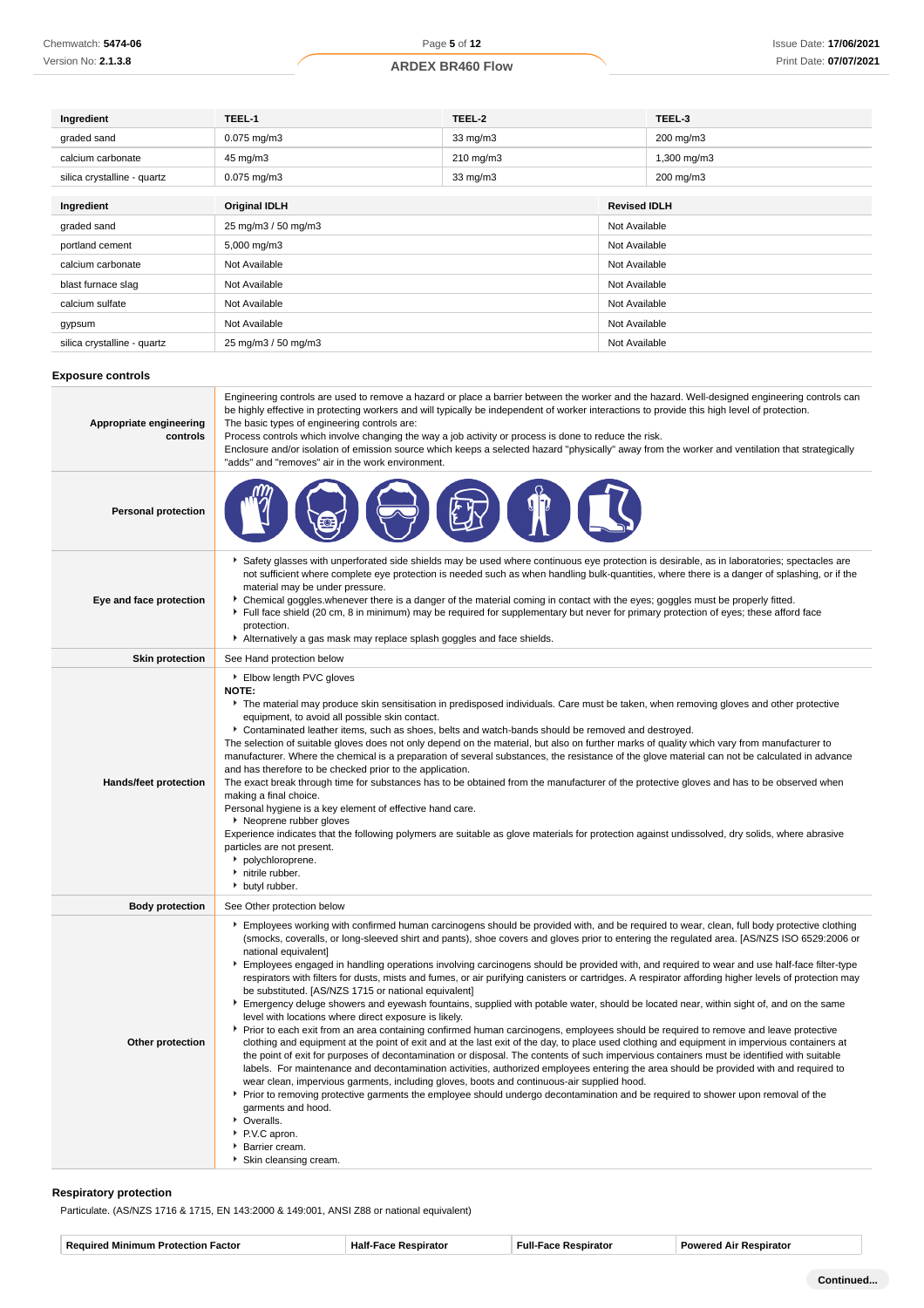| up to 10 x ES         | P <sub>1</sub><br>Air-line* | <br>$\overline{\phantom{a}}$ | PAPR-P1<br>$\overline{\phantom{a}}$ |
|-----------------------|-----------------------------|------------------------------|-------------------------------------|
| up to $50 \times ES$  | Air-line**                  | P <sub>2</sub>               | PAPR-P2                             |
| up to $100 \times ES$ | $\overline{\phantom{a}}$    | P <sub>3</sub>               |                                     |
|                       |                             | Air-line*                    | $\overline{\phantom{a}}$            |
| $100 + x ES$          |                             | Air-line**                   | PAPR-P3                             |

\* - Negative pressure demand \*\* - Continuous flow

A(All classes) = Organic vapours, B AUS or B1 = Acid gasses, B2 = Acid gas or hydrogen cyanide(HCN), B3 = Acid gas or hydrogen cyanide(HCN), E = Sulfur dioxide(SO2), G = Agricultural chemicals, K = Ammonia(NH3), Hg = Mercury, NO = Oxides of nitrogen, MB = Methyl bromide, AX = Low boiling point organic compounds(below 65 degC)

Respirators may be necessary when engineering and administrative controls do not adequately prevent exposures.

· The decision to use respiratory protection should be based on professional judgment that takes into account toxicity information, exposure measurement data, and frequency and likelihood of the worker's exposure - ensure users are not subject to high thermal loads which may result in heat stress or distress due to personal protective equipment (powered, positive flow, full face apparatus may be an option).

Published occupational exposure limits, where they exist, will assist in determining the adequacy of the selected respiratory protection. These may be government mandated or vendor recommended.

Certified respirators will be useful for protecting workers from inhalation of particulates when properly selected and fit tested as part of a complete respiratory protection program.

· Where protection from nuisance levels of dusts are desired, use type N95 (US) or type P1 (EN143) dust masks. Use respirators and components tested and approved under appropriate government standards such as NIOSH (US) or CEN (EU)

· Use approved positive flow mask if significant quantities of dust becomes airborne.

· Try to avoid creating dust conditions.

Where significant concentrations of the material are likely to enter the breathing zone, a Class P3 respirator may be required.

Class P3 particulate filters are used for protection against highly toxic or highly irritant particulates.

Filtration rate: Filters at least 99.95% of airborne particles

Suitable for:

Relatively small particles generated by mechanical processes eg. grinding, cutting, sanding, drilling, sawing.

· Sub-micron thermally generated particles e.g. welding fumes, fertilizer and bushfire smoke.

· Biologically active airborne particles under specified infection control applications e.g. viruses, bacteria, COVID-19, SARS

· Highly toxic particles e.g. Organophosphate Insecticides, Radionuclides, Asbestos

Note: P3 Rating can only be achieved when used with a Full Face Respirator or Powered Air-Purifying Respirator (PAPR). If used with any other respirator, it will only provide filtration protection up to a P2 rating.

### **SECTION 9 Physical and chemical properties**

#### **Information on basic physical and chemical properties**

| Appearance                                      | Grey/green powder; insoluble in water. |                                            |                |
|-------------------------------------------------|----------------------------------------|--------------------------------------------|----------------|
|                                                 |                                        |                                            |                |
| <b>Physical state</b>                           | <b>Divided Solid</b>                   | Relative density (Water = $1$ )            | Not Available  |
| Odour                                           | Not Available                          | Partition coefficient n-octanol<br>/ water | Not Available  |
| <b>Odour threshold</b>                          | Not Available                          | Auto-ignition temperature (°C)             | Not Applicable |
| pH (as supplied)                                | Not Applicable                         | Decomposition temperature                  | Not Available  |
| Melting point / freezing point<br>(°C)          | Not Available                          | Viscosity (cSt)                            | Not Applicable |
| Initial boiling point and boiling<br>range (°C) | Not Applicable                         | Molecular weight (g/mol)                   | Not Applicable |
| Flash point (°C)                                | Not Applicable                         | <b>Taste</b>                               | Not Available  |
| <b>Evaporation rate</b>                         | Not Available                          | <b>Explosive properties</b>                | Not Available  |
| Flammability                                    | Not Applicable                         | <b>Oxidising properties</b>                | Not Available  |
| Upper Explosive Limit (%)                       | Not Applicable                         | Surface Tension (dyn/cm or<br>$mN/m$ )     | Not Applicable |
| Lower Explosive Limit (%)                       | Not Applicable                         | <b>Volatile Component (%vol)</b>           | Not Applicable |
| Vapour pressure (kPa)                           | Not Applicable                         | Gas group                                  | Not Available  |
| Solubility in water                             | Immiscible                             | pH as a solution (%)                       | Not Applicable |
| Vapour density (Air = 1)                        | Not Available                          | VOC g/L                                    | Not Applicable |

#### **SECTION 10 Stability and reactivity**

| Reactivity                            | See section 7                                                                                                                        |
|---------------------------------------|--------------------------------------------------------------------------------------------------------------------------------------|
| <b>Chemical stability</b>             | • Unstable in the presence of incompatible materials.<br>▶ Product is considered stable.<br>Hazardous polymerisation will not occur. |
| Possibility of hazardous<br>reactions | See section 7                                                                                                                        |
| <b>Conditions to avoid</b>            | See section 7                                                                                                                        |
| Incompatible materials                | See section 7                                                                                                                        |
| Hazardous decomposition<br>products   | See section 5                                                                                                                        |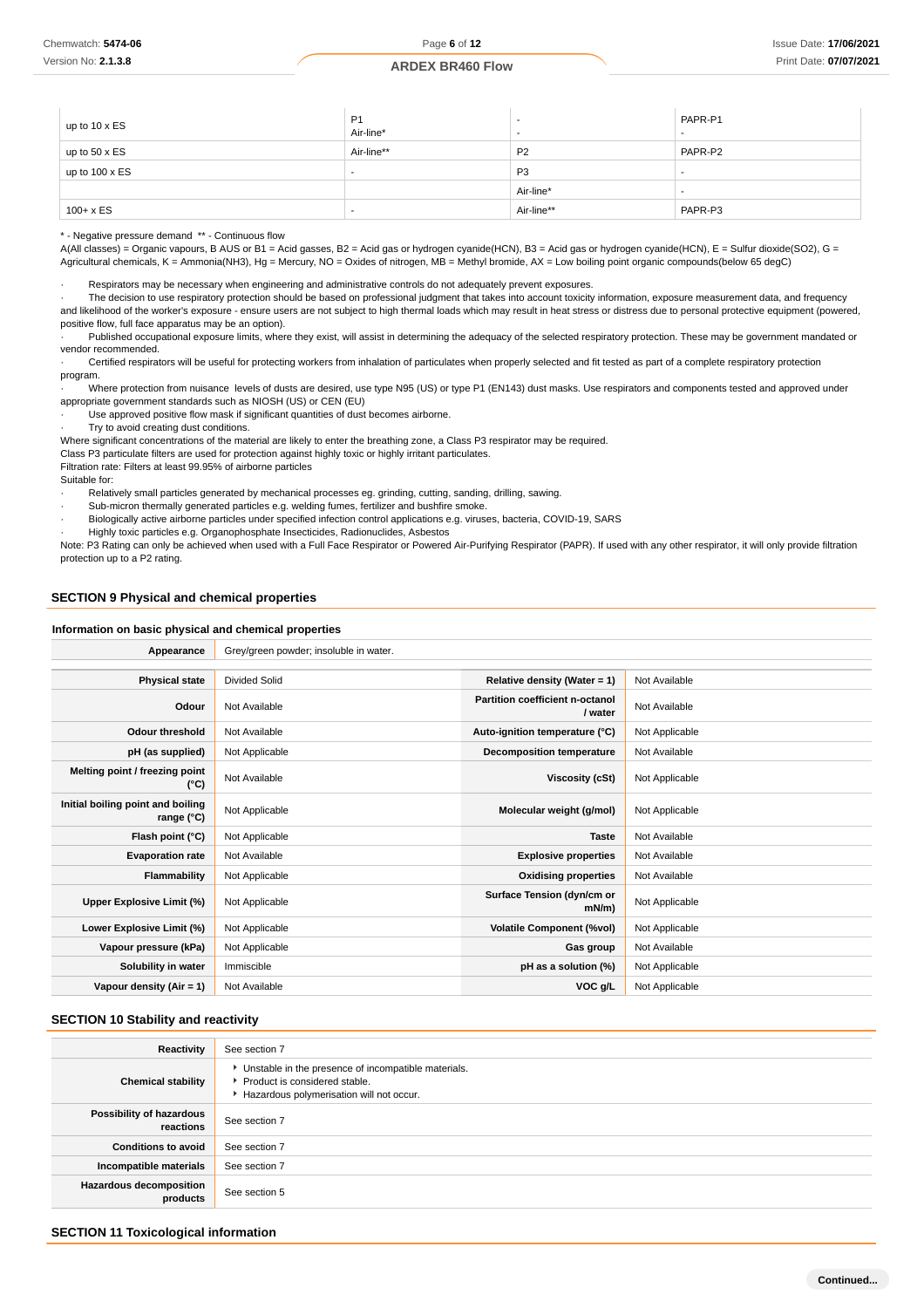### **Information on toxicological effects**

| mormanon on toxicological enects<br>Inhaled | The material can cause respiratory irritation in some persons. The body's response to such irritation can cause further lung damage.<br>Inhalation of dusts, generated by the material during the course of normal handling, may be damaging to the health of the individual.<br>Inhalation may result in ulcers or sores of the lining of the nose (nasal mucosa), and lung damage.<br>Persons with impaired respiratory function, airway diseases and conditions such as emphysema or chronic bronchitis, may incur further disability<br>if excessive concentrations of particulate are inhaled.<br>If prior damage to the circulatory or nervous systems has occurred or if kidney damage has been sustained, proper screenings should be<br>conducted on individuals who may be exposed to further risk if handling and use of the material result<br>in excessive exposures.<br>Effects on lungs are significantly enhanced in the presence of respirable particles.                                                                                                                                                                                                                                                                                                                                                                                                                                                                                                                                                                                                                                                                                                                                                                                                                                                                                                                                                                                                                                                                                                                                                                                                                                                                                                                                                                                                                                                                                                                                                                                                                                                                                                                                                                                                                                                                                                                                                                                                                                                                                                                                                                                                                                                                                                                                                      |
|---------------------------------------------|---------------------------------------------------------------------------------------------------------------------------------------------------------------------------------------------------------------------------------------------------------------------------------------------------------------------------------------------------------------------------------------------------------------------------------------------------------------------------------------------------------------------------------------------------------------------------------------------------------------------------------------------------------------------------------------------------------------------------------------------------------------------------------------------------------------------------------------------------------------------------------------------------------------------------------------------------------------------------------------------------------------------------------------------------------------------------------------------------------------------------------------------------------------------------------------------------------------------------------------------------------------------------------------------------------------------------------------------------------------------------------------------------------------------------------------------------------------------------------------------------------------------------------------------------------------------------------------------------------------------------------------------------------------------------------------------------------------------------------------------------------------------------------------------------------------------------------------------------------------------------------------------------------------------------------------------------------------------------------------------------------------------------------------------------------------------------------------------------------------------------------------------------------------------------------------------------------------------------------------------------------------------------------------------------------------------------------------------------------------------------------------------------------------------------------------------------------------------------------------------------------------------------------------------------------------------------------------------------------------------------------------------------------------------------------------------------------------------------------------------------------------------------------------------------------------------------------------------------------------------------------------------------------------------------------------------------------------------------------------------------------------------------------------------------------------------------------------------------------------------------------------------------------------------------------------------------------------------------------------------------------------------------------------------------------------------------------|
| Ingestion                                   | Accidental ingestion of the material may be damaging to the health of the individual.                                                                                                                                                                                                                                                                                                                                                                                                                                                                                                                                                                                                                                                                                                                                                                                                                                                                                                                                                                                                                                                                                                                                                                                                                                                                                                                                                                                                                                                                                                                                                                                                                                                                                                                                                                                                                                                                                                                                                                                                                                                                                                                                                                                                                                                                                                                                                                                                                                                                                                                                                                                                                                                                                                                                                                                                                                                                                                                                                                                                                                                                                                                                                                                                                                           |
| <b>Skin Contact</b>                         | This material can cause inflammation of the skin on contact in some persons.<br>The material may accentuate any pre-existing dermatitis condition<br>Though considered non-harmful, slight irritation may result from contact because of the abrasive nature of the aluminium oxide particles. Thus it<br>may cause itching and skin reaction and inflammation.<br>Four students received severe hand burns whilst making moulds of their hands with dental plaster substituted for Plaster of Paris. The dental<br>plaster known as "Stone" was a special form of calcium sulfate hemihydrate containing alpha-hemihydrate crystals that provide high compression<br>strength to the moulds. Beta-hemihydrate (normal Plaster of Paris) does not cause skin burns in similar circumstances.<br>Skin contact may result in severe irritation particularly to broken skin. Ulceration known as "chrome ulcers" may develop. Chrome ulcers and skin<br>cancer are significantly related.<br>Open cuts, abraded or irritated skin should not be exposed to this material<br>Entry into the blood-stream, through, for example, cuts, abrasions or lesions, may produce systemic injury with harmful effects. Examine the skin<br>prior to the use of the material and ensure that any external damage is suitably protected.                                                                                                                                                                                                                                                                                                                                                                                                                                                                                                                                                                                                                                                                                                                                                                                                                                                                                                                                                                                                                                                                                                                                                                                                                                                                                                                                                                                                                                                                                                                                                                                                                                                                                                                                                                                                                                                                                                                                                                                                       |
| Eye                                         | If applied to the eyes, this material causes severe eye damage.                                                                                                                                                                                                                                                                                                                                                                                                                                                                                                                                                                                                                                                                                                                                                                                                                                                                                                                                                                                                                                                                                                                                                                                                                                                                                                                                                                                                                                                                                                                                                                                                                                                                                                                                                                                                                                                                                                                                                                                                                                                                                                                                                                                                                                                                                                                                                                                                                                                                                                                                                                                                                                                                                                                                                                                                                                                                                                                                                                                                                                                                                                                                                                                                                                                                 |
| Chronic                                     | Long-term exposure to respiratory irritants may result in airways disease, involving difficulty breathing and related whole-body problems.<br>Skin contact with the material is more likely to cause a sensitisation reaction in some persons compared to the general population.<br>There is sufficient evidence to suggest that this material directly causes cancer in humans.<br>Substance accumulation, in the human body, may occur and may cause some concern following repeated or long-term occupational exposure.<br>Animal testing shows long term exposure to aluminium oxides may cause lung disease and cancer, depending on the size of the particle. The<br>smaller the size, the greater the tendencies of causing harm.<br>Red blood cells and rabbit alveolar macrophages exposed to calcium silicate insulation materials in vitro showed haemolysis in one study but not<br>in another. Both studies showed the substance to be more cytotoxic than titanium dioxide but less toxic than asbestos.<br>In a small cohort mortality study of workers in a wollastonite quarry, the observed number of deaths from all cancers combined and lung cancer<br>were lower than expected. Wollastonite is a calcium inosilicate mineral (CaSiO3).<br>Amorphous silicas generally are less hazardous than crystalline silicas, but the former can be converted to the latter on heating and subsequent<br>cooling. Inhalation of dusts containing crystalline silicas may lead to silicosis, a disabling lung disease that may take years to develop.<br>Exposure to large doses of aluminium has been connected with the degenerative brain disease Alzheimer's Disease.<br>Cement contact dermatitis (CCD) may occur when contact shows an allergic response, which may progress to sensitisation. Sensitisation is due<br>to soluble chromates (chromate compounds) present in trace amounts in some cements and cement products. Soluble chromates readily<br>penetrate intact skin. Cement dermatitis can be characterised by fissures, eczematous rash, dystrophic nails, and dry skin; acute contact with<br>highly alkaline mixtures may cause localised necrosis.<br>Soluble silicates do not exhibit sensitizing potential. Testing in bacterial and animal experiments have not shown any evidence of them causing<br>mutations or birth defects.<br>Overexposure to the breathable dust may cause coughing, wheezing, difficulty in breathing and impaired lung function. Chronic symptoms may<br>include decreased vital lung capacity and chest infections. Repeated exposures in the workplace to high levels of fine-divided dusts may produce<br>a condition known as pneumoconiosis, which is the lodgement of any inhaled dusts in the lung, irrespective of the effect. This is particularly true<br>when a significant number of particles less than 0.5 microns (1/50000 inch) are present.<br>Chromium (III) is an essential trace mineral. Chronic exposure to chromium (III) irritates the airways, malnourishes the liver and kidneys, causes<br>fluid in the lungs, and adverse effects on white blood cells, and also increases the risk of developing lung cancer.<br>Prolonged or repeated skin contact may cause drying with cracking, irritation and possible dermatitis following. |
|                                             | <b>TOXICITY</b><br><b>IRRITATION</b>                                                                                                                                                                                                                                                                                                                                                                                                                                                                                                                                                                                                                                                                                                                                                                                                                                                                                                                                                                                                                                                                                                                                                                                                                                                                                                                                                                                                                                                                                                                                                                                                                                                                                                                                                                                                                                                                                                                                                                                                                                                                                                                                                                                                                                                                                                                                                                                                                                                                                                                                                                                                                                                                                                                                                                                                                                                                                                                                                                                                                                                                                                                                                                                                                                                                                            |

| <b>ARDEX BR460 Flow</b> | <b>TOXICITY</b>                                      | <b>IRRITATION</b>                                    |
|-------------------------|------------------------------------------------------|------------------------------------------------------|
|                         | Not Available                                        | Not Available                                        |
|                         | <b>TOXICITY</b>                                      | <b>IRRITATION</b>                                    |
| graded sand             | Oral(Rat) LD50; 500 mg/kg <sup>[2]</sup>             | Not Available                                        |
|                         | <b>TOXICITY</b>                                      | <b>IRRITATION</b>                                    |
| portland cement         | Not Available                                        | Not Available                                        |
|                         | <b>TOXICITY</b>                                      | <b>IRRITATION</b>                                    |
|                         | dermal (rat) LD50: >2000 mg/kg <sup>[1]</sup>        | Eye (rabbit): 0.75 mg/24h - SEVERE                   |
| calcium carbonate       | Inhalation(Rat) LC50; $>3$ mg/l4h <sup>[1]</sup>     | Eye: no adverse effect observed (not irritating)[1]  |
|                         | Oral(Rat) LD50; >2000 mg/kg[1]                       | Skin (rabbit): 500 mg/24h-moderate                   |
|                         |                                                      | Skin: no adverse effect observed (not irritating)[1] |
|                         | <b>TOXICITY</b>                                      | <b>IRRITATION</b>                                    |
|                         | dermal (rat) LD50: >4000 mg/kg <sup>[1]</sup>        | Eye: no adverse effect observed (not irritating)[1]  |
| blast furnace slag      | Inhalation(Rat) LC50; $>5.235$ mg/L4h <sup>[1]</sup> | Skin: no adverse effect observed (not irritating)[1] |
|                         | Oral(Rat) LD50; >2000 mg/kg[1]                       |                                                      |
|                         | <b>TOXICITY</b>                                      | <b>IRRITATION</b>                                    |
| calcium sulfate         | Inhalation(Rat) LC50; $>3.26$ mg/l4h <sup>[1]</sup>  | Not Available                                        |
|                         |                                                      |                                                      |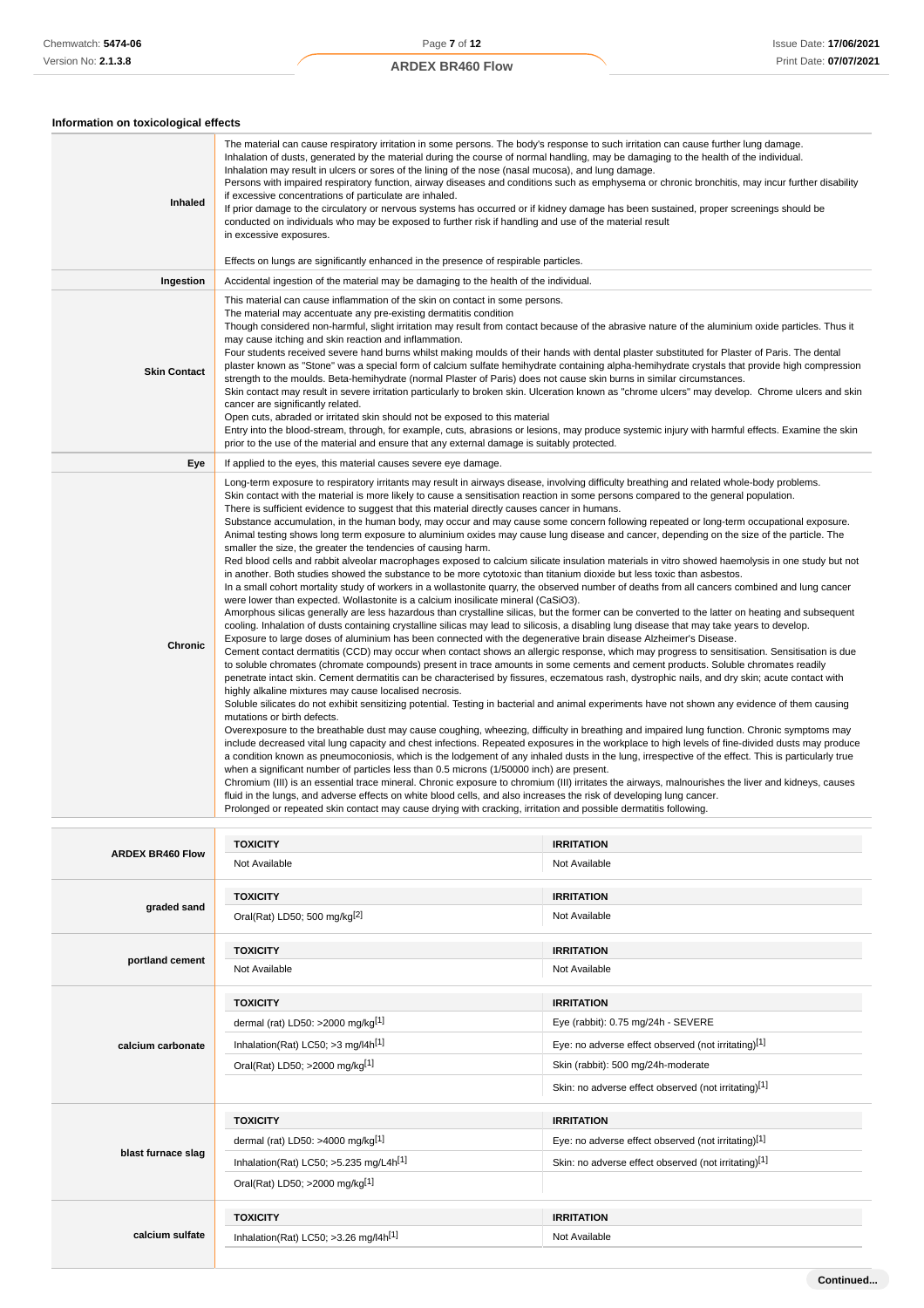#### Oral(Rat) LD50; >1581 mg/kg[1] **gypsum TOXICITY IRRITATION** Inhalation(Rat) LC50;  $>3.26$  mg/l4h<sup>[1]</sup> Not Available Oral(Rat) LD50; >1581 mg/kg[1] **silica crystalline - quartz TOXICITY IRRITATION** Oral(Rat) LD50; 500 mg/kg<sup>[2]</sup> Not Available **Legend:** 1. Value obtained from Europe ECHA Registered Substances - Acute toxicity 2.\* Value obtained from manufacturer's SDS. Unless otherwise specified data extracted from RTECS - Register of Toxic Effect of chemical Substances **PORTLAND CEMENT** The following information refers to contact allergens as a group and may not be specific to this product. Contact allergies quickly manifest themselves as contact eczema, more rarely as urticaria or Quincke's oedema. The pathogenesis of contact eczema involves a cell-mediated (T lymphocytes) immune reaction of the delayed type. Other allergic skin reactions, e.g. contact urticaria, involve antibody-mediated immune reactions. The significance of the contact allergen is not simply determined by its sensitisation potential: the distribution of the substance and the opportunities for contact with it are equally important. **CALCIUM CARBONATE** No evidence of carcinogenic properties. No evidence of mutagenic or teratogenic effects. The material may produce severe irritation to the eye causing pronounced inflammation. Repeated or prolonged exposure to irritants may produce conjunctivitis. The material may cause skin irritation after prolonged or repeated exposure and may produce on contact skin redness, swelling, the production of vesicles, scaling and thickening of the skin. **BLAST FURNACE SLAG** For silica amorphous: Derived No Adverse Effects Level (NOAEL) in the range of 1000 mg/kg/d. In humans, synthetic amorphous silica (SAS) is essentially non-toxic by mouth, skin or eyes, and by inhalation. Epidemiology studies show little evidence of adverse health effects due to SAS. Repeated exposure (without personal protection) may cause mechanical irritation of the eye and drying/cracking of the skin. When experimental animals inhale synthetic amorphous silica (SAS) dust, it dissolves in the lung fluid and is rapidly eliminated. If swallowed, the vast majority of SAS is excreted in the faeces and there is little accumulation in the body. **SILICA CRYSTALLINE - QUARTZ WARNING:** For inhalation exposure ONLY: This substance has been classified by the IARC as Group 1: **CARCINOGENIC TO HUMANS** The International Agency for Research on Cancer (IARC) has classified occupational exposures to **respirable** (<5 um) crystalline silica as being carcinogenic to humans . This classification is based on what IARC considered sufficient evidence from epidemiological studies of humans for the carcinogenicity of inhaled silica in the forms of quartz and cristobalite. Crystalline silica is also known to cause silicosis, a non-cancerous lung disease. Intermittent exposure produces; focal fibrosis, (pneumoconiosis), cough, dyspnoea, liver tumours. \* Millions of particles per cubic foot (based on impinger samples counted by light field techniques). NOTE : the physical nature of quartz in the product determines whether it is likely to present a chronic health problem. To be a hazard the material must enter the breathing zone as respirable particles. **GRADED SAND & PORTLAND CEMENT & BLAST FURNACE SLAG & GYPSUM** No significant acute toxicological data identified in literature search. **PORTLAND CEMENT & CALCIUM CARBONATE & BLAST FURNACE SLAG & CALCIUM SULFATE & GYPSUM** Asthma-like symptoms may continue for months or even years after exposure to the material ends. This may be due to a non-allergic condition known as reactive airways dysfunction syndrome (RADS) which can occur after exposure to high levels of highly irritating compound. Main criteria for diagnosing RADS include the absence of previous airways disease in a non-atopic individual, with sudden onset of persistent asthma-like symptoms within minutes to hours of a documented exposure to the irritant. Other criteria for diagnosis of RADS include a reversible airflow pattern on lung function tests, moderate to severe bronchial hyperreactivity on methacholine challenge testing, and the lack of minimal lymphocytic inflammation, without eosinophilia. **CALCIUM SULFATE &** Gypsum (calcium sulfate dehydrate) irritates the skin, eye, mucous membranes, and airways. A series of studies involving Gypsum industry workers in Poland reported chronic, non-specific airways diseases.

**GYPSUM** Repeat dose toxicity: Examination of workers at a gypsum manufacturing plant found restrictive defects on long-function tests in those who were chronically exposed to gypsum dust. Synergistic/antagonistic effects: Gypsum appears to be protective on quartz toxicity in animal testing.

| <b>Acute Toxicity</b>                                                                                         | $\boldsymbol{\mathsf{x}}$ | Carcinogenicity                 | w                         |
|---------------------------------------------------------------------------------------------------------------|---------------------------|---------------------------------|---------------------------|
| <b>Skin Irritation/Corrosion</b>                                                                              | $\checkmark$              | Reproductivity                  | ×                         |
| <b>Serious Eye Damage/Irritation</b>                                                                          | $\checkmark$              | <b>STOT - Single Exposure</b>   | v                         |
| <b>Respiratory or Skin</b><br>sensitisation                                                                   | $\checkmark$              | <b>STOT - Repeated Exposure</b> | v                         |
| <b>Mutagenicity</b>                                                                                           | ×                         | <b>Aspiration Hazard</b>        | $\boldsymbol{\mathsf{x}}$ |
| $\blacktriangleright$ - Data either not available or does not fill the criteria for classification<br>Legend: |                           |                                 |                           |

 $\blacktriangleright$  – Data available to make classification

### **SECTION 12 Ecological information**

| <b>Toxicity</b>         |                  |                           |                |                  |                  |
|-------------------------|------------------|---------------------------|----------------|------------------|------------------|
| <b>ARDEX BR460 Flow</b> | Endpoint         | Test Duration (hr)        | <b>Species</b> | Value            | Source           |
|                         | Not<br>Available | Not Available             | Not Available  | Not<br>Available | Not<br>Available |
| graded sand             | Endpoint         | <b>Test Duration (hr)</b> | <b>Species</b> | Value            | Source           |
|                         |                  |                           |                |                  |                  |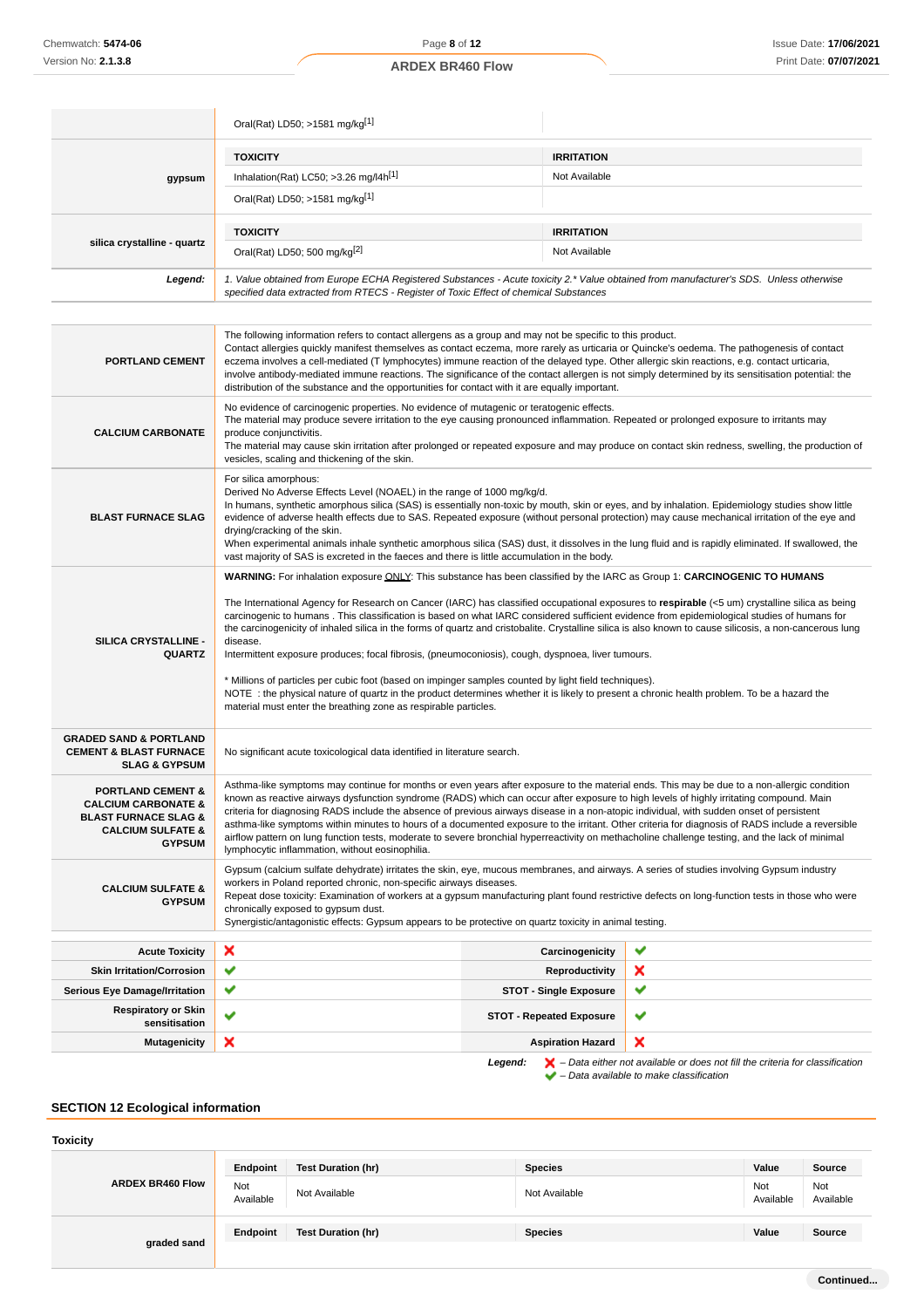# Not<br>Available Not Not Not Available Not Available Not Available Not Available Not Available Not Available Not Ava Available Not Available **portland cement Endpoint Test Duration (hr) Species Value Source** Not<br>Available Not Not Available Not Available Not Available Not Available Not Available Not Ava<br>Available Ava Available Not Available **calcium carbonate Endpoint Test Duration (hr) Species Value Source**  $NOEC(ECx)$  6h Fish Fish Fish 4-320mg/l 4 EC50 72h 2  $LC50$  96h Fish  $>165200$ mg/L 4 **blast furnace slag Endpoint Test Duration (hr) Species Value Source** NOEC(ECx) 72h **Algae or other aquatic plants** >=100mg/l 2 EC50 72h 2  $LC50$  96h Fish Fish  $>100000$ mg/L 2 EC50 48h Crustacea 2 **calcium sulfate Endpoint Test Duration (hr) Species Value Source** NOEC(ECx) 0.25h Fish 75mg/l 4 EC50 72h Algae or other aquatic plants >79mg/l 2 LC50 96h Fish >79mg/l 2 **gypsum Endpoint Test Duration (hr) Species Value Source** NOEC(ECx) 0.25h Fish 75mg/l 4 EC50 72h 72h 2 LC50 96h Fish >79mg/l 2 **silica crystalline - quartz Endpoint Test Duration (hr) Species Value Source** Not Not Not Not Available Not Available Not Available Not Available Not Available Not Available Not Ava Available Not Available **Legend:** Extracted from 1. IUCLID Toxicity Data 2. Europe ECHA Registered Substances - Ecotoxicological Information - Aquatic Toxicity 3. EPIWIN Suite V3.12 (QSAR) - Aquatic Toxicity Data (Estimated) 4. US EPA, Ecotox database - Aquatic Toxicity Data 5. ECETOC Aquatic Hazard Assessment Data 6. NITE (Japan) - Bioconcentration Data 7. METI (Japan) - Bioconcentration Data 8. Vendor Data Chemwatch: **5474-06**<br>
Version No: 2.1.3.8<br>
Version No: 2.1.3.8<br> **Dispose Section No: 2.1.3.8**<br> **Dispose Section and Algerian Calcium s**<br> **Disposal Algerian Section Section Section Section Section Section Section Section Se**

### **DO NOT** discharge into sewer or waterways.

### **Persistence and degradability**

| Ingredient      | Persistence: Water/Soil | Persistence: Air |
|-----------------|-------------------------|------------------|
| calcium sulfate | <b>HIGH</b>             | <b>HIGH</b>      |
| gypsum          | <b>HIGH</b>             | <b>HIGH</b>      |

#### **Bioaccumulative potential**

| Ingredient      | <b>Bioaccumulation</b>    |
|-----------------|---------------------------|
| calcium sulfate | LOW (LogKOW = $-2.2002$ ) |
| gypsum          | LOW (LogKOW = -2.2002)    |

### **Mobility in soil**

| Ingredient      | <b>Mobility</b>       |
|-----------------|-----------------------|
| calcium sulfate | LOW (KOC = $6.124$ )  |
| gypsum          | LOW ( $KOC = 6.124$ ) |

### **SECTION 13 Disposal considerations**

| Waste treatment methods      |                                                                                                                                                                                                                                                                                                                                       |
|------------------------------|---------------------------------------------------------------------------------------------------------------------------------------------------------------------------------------------------------------------------------------------------------------------------------------------------------------------------------------|
| Product / Packaging disposal | DO NOT allow wash water from cleaning or process equipment to enter drains.<br>It may be necessary to collect all wash water for treatment before disposal.<br>In all cases disposal to sewer may be subject to local laws and requlations and these should be considered first.<br>Where in doubt contact the responsible authority. |

Ensure that the hazardous substance is disposed in accordance with the Hazardous Substances (Disposal) Notice 2017

### **Disposal Requirements**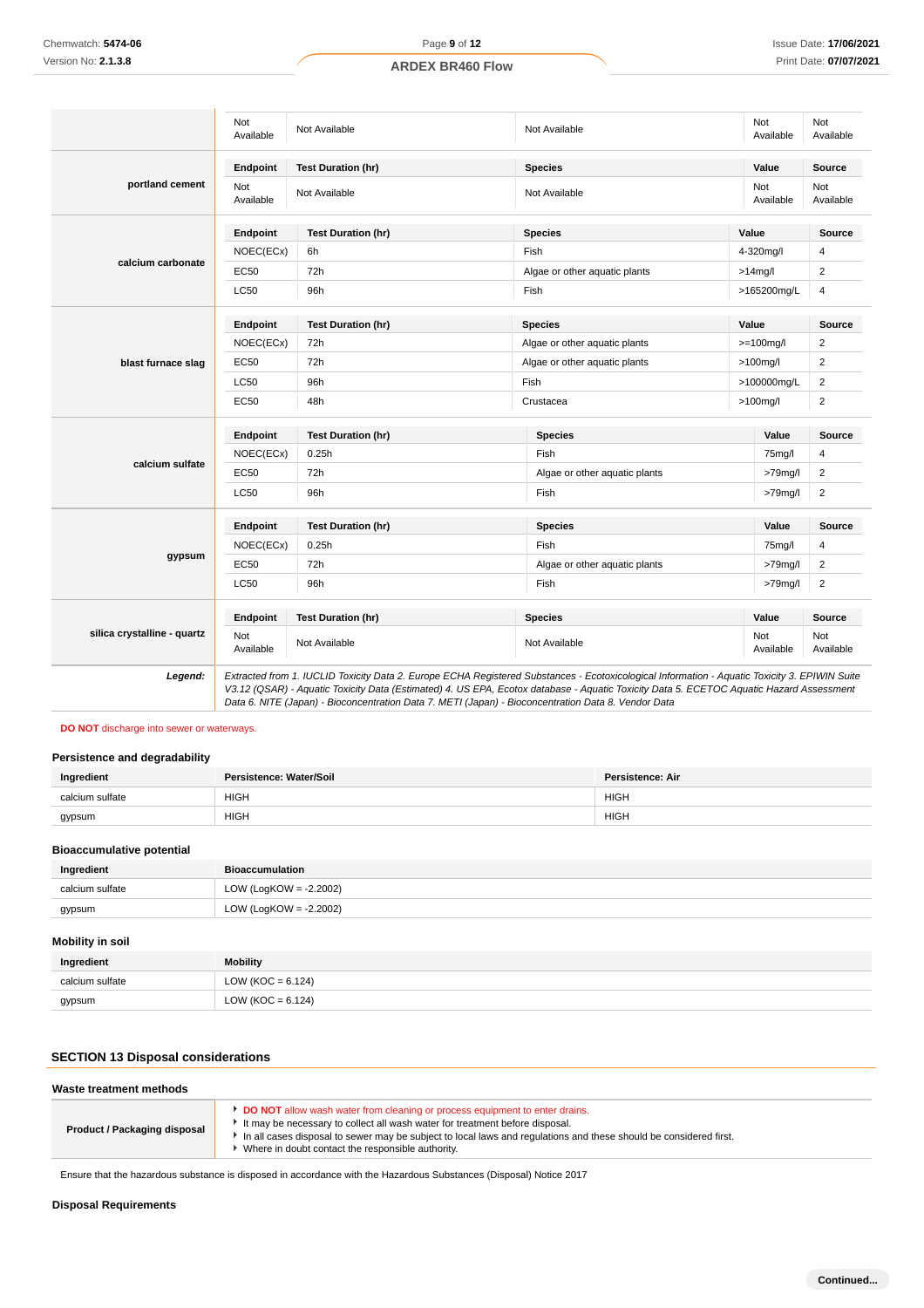Packages that have been in direct contact with the hazardous substance must be only disposed if the hazardous substance was appropriately removed and cleaned out from the package. The package must be disposed according to the manufacturer's directions taking into account the material it is made of. Packages which hazardous content have been appropriately treated and removed may be recycled.

The hazardous substance must only be disposed if it has been treated by a method that changed the characteristics or composition of the substance and it is no longer hazardous.

### **SECTION 14 Transport information**

| <b>Labels Required</b> |                     |  |
|------------------------|---------------------|--|
| Marino Polli           | <b>NO</b>           |  |
| 1EN                    | Not<br>: Applicable |  |

#### **Land transport (UN): NOT REGULATED FOR TRANSPORT OF DANGEROUS GOODS**

**Air transport (ICAO-IATA / DGR): NOT REGULATED FOR TRANSPORT OF DANGEROUS GOODS**

### **Sea transport (IMDG-Code / GGVSee): NOT REGULATED FOR TRANSPORT OF DANGEROUS GOODS**

### **Transport in bulk according to Annex II of MARPOL and the IBC code**

Not Applicable

### **Transport in bulk in accordance with MARPOL Annex V and the IMSBC Code**

| <b>Product name</b>         | Group         |
|-----------------------------|---------------|
| graded sand                 | Not Available |
| portland cement             | Not Available |
| calcium carbonate           | Not Available |
| blast furnace slag          | Not Available |
| calcium sulfate             | Not Available |
| gypsum                      | Not Available |
| silica crystalline - quartz | Not Available |

#### **Transport in bulk in accordance with the ICG Code**

| <b>Product name</b>         | Ship Type     |
|-----------------------------|---------------|
| graded sand                 | Not Available |
| portland cement             | Not Available |
| calcium carbonate           | Not Available |
| blast furnace slag          | Not Available |
| calcium sulfate             | Not Available |
| gypsum                      | Not Available |
| silica crystalline - quartz | Not Available |

### **SECTION 15 Regulatory information**

### **Safety, health and environmental regulations / legislation specific for the substance or mixture**

This substance is to be managed using the conditions specified in an applicable Group Standard

| <b>HSR Number</b> | <b>Group Standard</b>                                         |
|-------------------|---------------------------------------------------------------|
| HSR002545         | <b>Construction Products Carcinogenic Group Standard 2020</b> |

Please refer to Section 8 of the SDS for any applicable tolerable exposure limit or Section 12 for environmental exposure limit.

| graded sand is found on the following regulatory lists                             |                                                                                                                                                                    |  |  |
|------------------------------------------------------------------------------------|--------------------------------------------------------------------------------------------------------------------------------------------------------------------|--|--|
| Chemical Footprint Project - Chemicals of High Concern List                        | New Zealand Hazardous Substances and New Organisms (HSNO) Act - Classification                                                                                     |  |  |
| International Agency for Research on Cancer (IARC) - Agents Classified by the IARC | of Chemicals                                                                                                                                                       |  |  |
| Monographs                                                                         | New Zealand Hazardous Substances and New Organisms (HSNO) Act - Classification<br>of Chemicals - Classification Data<br>New Zealand Inventory of Chemicals (NZIoC) |  |  |
| International Agency for Research on Cancer (IARC) - Agents Classified by the IARC |                                                                                                                                                                    |  |  |
| Monographs - Group 1: Carcinogenic to humans                                       |                                                                                                                                                                    |  |  |
| New Zealand Approved Hazardous Substances with controls                            | New Zealand Workplace Exposure Standards (WES)                                                                                                                     |  |  |
| portland cement is found on the following regulatory lists                         |                                                                                                                                                                    |  |  |
|                                                                                    |                                                                                                                                                                    |  |  |
| New Zealand Inventory of Chemicals (NZIoC)                                         | New Zealand Workplace Exposure Standards (WES)                                                                                                                     |  |  |
| calcium carbonate is found on the following regulatory lists                       |                                                                                                                                                                    |  |  |
| New Zealand Approved Hazardous Substances with controls                            | New Zealand Inventory of Chemicals (NZIoC)                                                                                                                         |  |  |
| New Zealand Hazardous Substances and New Organisms (HSNO) Act - Classification     | New Zealand Workplace Exposure Standards (WES)                                                                                                                     |  |  |
| of Chemicals                                                                       |                                                                                                                                                                    |  |  |
| New Zealand Hazardous Substances and New Organisms (HSNO) Act - Classification     |                                                                                                                                                                    |  |  |
| of Chemicals - Classification Data                                                 |                                                                                                                                                                    |  |  |
| blast furnace slag is found on the following regulatory lists                      |                                                                                                                                                                    |  |  |
| New Zealand Inventory of Chemicals (NZIoC)                                         |                                                                                                                                                                    |  |  |
|                                                                                    |                                                                                                                                                                    |  |  |

**calcium sulfate is found on the following regulatory lists**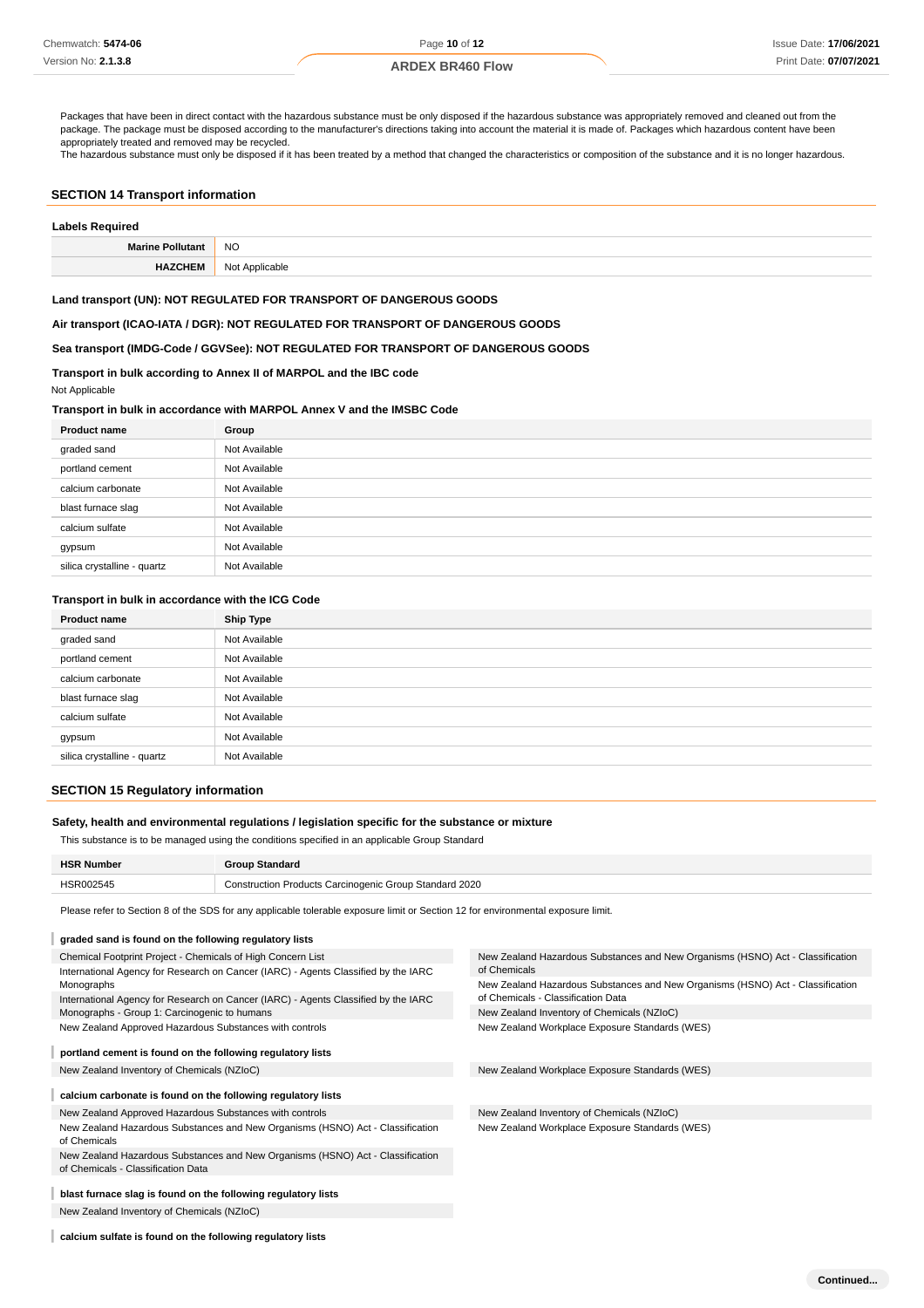New Zealand Hazardous Substances and New Organisms (HSNO) Act - Classification

New Zealand Hazardous Substances and New Organisms (HSNO) Act - Classification

| New Zealand Inventory of Chemicals (NZIoC) |  | New Zealand Workplace Exposure Standards (WES) |  |
|--------------------------------------------|--|------------------------------------------------|--|
|--------------------------------------------|--|------------------------------------------------|--|

### **gypsum is found on the following regulatory lists**

New Zealand Inventory of Chemicals (NZIoC) New Zealand Workplace Exposure Standards (WES)

#### ı **silica crystalline - quartz is found on the following regulatory lists**

Chemical Footprint Project - Chemicals of High Concern List International Agency for Research on Cancer (IARC) - Agents Classified by the IARC Monographs International Agency for Research on Cancer (IARC) - Agents Classified by the IARC

Monographs - Group 1: Carcinogenic to humans New Zealand Approved Hazardous Substances with controls

**Hazardous Substance Location**

Subject to the Health and Safety at Work (Hazardous Substances) Regulations 2017.

| <b>''</b><br>14.55 | tities        |
|--------------------|---------------|
| . .<br>.           | N∩t<br>.<br>. |

of Chemicals

of Chemicals - Classification Data New Zealand Inventory of Chemicals (NZIoC) New Zealand Workplace Exposure Standards (WES)

### **Certified Handler**

Subject to Part 4 of the Health and Safety at Work (Hazardous Substances) Regulations 2017.

| $C = C$        | <b>antities</b> |
|----------------|-----------------|
| Not Applicable | Not Applicable  |
|                |                 |

#### Refer Group Standards for further information

### **Maximum quantities of certain hazardous substances permitted on passenger service vehicles**

Subject to Regulation 13.14 of the Health and Safety at Work (Hazardous Substances) Regulations 2017.

| <b>Hazard Class</b> | Gas (aggregate water capacity in mL) | Liquid (L) | Solid (kg) | Maximum quantity per package for each classification |
|---------------------|--------------------------------------|------------|------------|------------------------------------------------------|
| 6.5A or 6.5B        | 120                                  |            |            |                                                      |

#### **Tracking Requirements**

Not Applicable

#### **National Inventory Status**

| <b>National Inventory</b>                          | <b>Status</b>                                                                                                                                                                                            |  |
|----------------------------------------------------|----------------------------------------------------------------------------------------------------------------------------------------------------------------------------------------------------------|--|
| Australia - AIIC / Australia<br>Non-Industrial Use | Yes                                                                                                                                                                                                      |  |
| Canada - DSL                                       | Yes                                                                                                                                                                                                      |  |
| Canada - NDSL                                      | No (graded sand; portland cement; blast furnace slag; calcium sulfate; gypsum; silica crystalline - quartz)                                                                                              |  |
| China - IECSC                                      | No (blast furnace slag)                                                                                                                                                                                  |  |
| Europe - EINEC / ELINCS / NLP                      | Yes                                                                                                                                                                                                      |  |
| Japan - ENCS                                       | No (portland cement; blast furnace slag)                                                                                                                                                                 |  |
| Korea - KECI                                       | No (blast furnace slag)                                                                                                                                                                                  |  |
| New Zealand - NZIoC                                | Yes                                                                                                                                                                                                      |  |
| Philippines - PICCS                                | No (portland cement; blast furnace slag)                                                                                                                                                                 |  |
| USA - TSCA                                         | Yes                                                                                                                                                                                                      |  |
| Taiwan - TCSI                                      | Yes                                                                                                                                                                                                      |  |
| Mexico - INSQ                                      | No (blast furnace slag)                                                                                                                                                                                  |  |
| Vietnam - NCI                                      | Yes                                                                                                                                                                                                      |  |
| Russia - FBEPH                                     | No (blast furnace slag)                                                                                                                                                                                  |  |
| Legend:                                            | Yes = All CAS declared ingredients are on the inventory<br>No = One or more of the CAS listed ingredients are not on the inventory and are not exempt from listing(see specific ingredients in brackets) |  |

### **SECTION 16 Other information**

| D <sub>o</sub> | 202   |
|----------------|-------|
| Date           | 17/   |
| امنغنما        | /2021 |
| l Date         | 17h   |

### **SDS Version Summary**

| <b>Version</b> | Date of Update | <b>Sections Updated</b>     |
|----------------|----------------|-----------------------------|
| 2.1.3.7        | 17/06/2021     | Classification, Ingredients |
| 2.1.3.8        | 05/07/2021     | Template Change             |

#### **Other information**

Classification of the preparation and its individual components has drawn on official and authoritative sources as well as independent review by the Chemwatch Classification committee using available literature references.